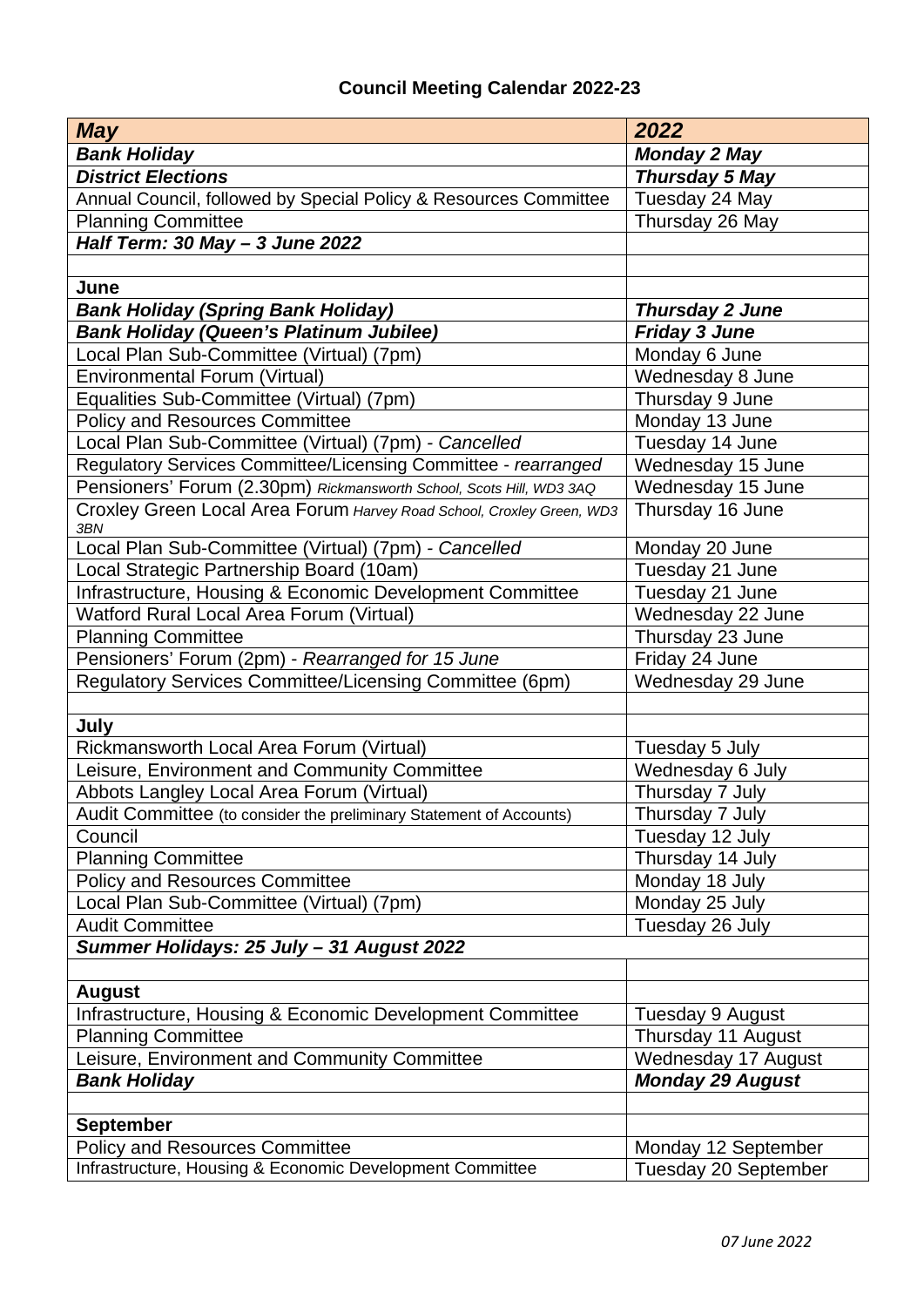| <b>Planning Committee</b>                                | Thursday 22 September         |
|----------------------------------------------------------|-------------------------------|
| <b>Local Strategic Partnership Board</b>                 | <b>Wednesday 28 September</b> |
| <b>Audit Committee</b>                                   | Thursday 29 September         |
|                                                          |                               |
| <b>October</b>                                           |                               |
| Chorleywood and Sarratt Local Area Forum                 | Monday 10 October             |
| Leisure, Environment and Community Committee             | Wednesday 12 October          |
| Council                                                  | Tuesday 18 October            |
| <b>Planning Committee</b>                                | Thursday 20 October           |
| Half Term: 24 October - 28 October 2022                  |                               |
|                                                          |                               |
| <b>November</b>                                          |                               |
| <b>Environmental Forum</b>                               | Wednesday 2 November          |
| Abbots Langley Local Area Forum                          | Thursday 3 November           |
| Pensioners' Forum (2pm)                                  | Friday 4 November             |
| <b>Policy and Resources Committee</b>                    | Monday 7 November             |
| <b>Watford Rural Local Area Forum</b>                    | Tuesday 8 November            |
| <b>Rickmansworth Local Area Forum</b>                    | Thursday 10 November          |
| Infrastructure, Housing & Economic Development Committee | Tuesday 15 November           |
| <b>Planning Committee</b>                                | Thursday 17 November          |
| <b>Croxley Green Local Area Forum</b>                    | Tuesday 22 November           |
| Leisure, Environment and Community Committee             | Wednesday 23 November         |
|                                                          |                               |
| <b>December</b>                                          |                               |
| <b>Policy and Resources Committee</b>                    | Monday 5 December             |
| Regulatory Services Committee/Licensing Committee        | Wednesday 7 December          |
| <b>Audit Committee</b>                                   | Thursday 8 December           |
| Council                                                  | Tuesday 13 December           |
| Local Strategic Partnership Board (10am) (Virtual)       | <b>Wednesday 14 December</b>  |
| <b>Planning Committee</b>                                | Thursday 15 December          |
| <b>Christmas Day</b>                                     | <b>Sunday 25 December</b>     |
| <b>Boxing Day</b>                                        | <b>Monday 26 December</b>     |
| <b>Bank Holiday (Christmas Day)</b>                      | <b>Tuesday 27 December</b>    |
| <b>Bank Holiday (Boxing Day)</b>                         | <b>Wednesday 28 December</b>  |
| School Holiday: 22 December 2022-4 January 2023          |                               |
|                                                          |                               |
| <b>January</b>                                           | 2023                          |
| New Year's Day                                           | <b>Sunday 1 January</b>       |
| <b>Bank Holiday</b>                                      | <b>Monday 2 January</b>       |
| Leisure, Environment and Community Committee             | Wednesday 11 January          |
| Infrastructure, Housing & Economic Development Committee | Tuesday 17 January            |
| <b>Planning Committee</b>                                | Thursday 19 January           |
| <b>Policy and Resources Committee</b>                    | Monday 23 January             |
|                                                          |                               |
| <b>February</b>                                          |                               |
| Regulatory Services Committee/Licensing Committee        | Wednesday 8 February          |
| Council to be followed by Council Tax Setting Committee  | Tuesday 21 February           |
| <b>Planning Committee</b>                                | Thursday 23 February          |
| Pensioners' Forum (2pm)                                  | Friday 24 February            |